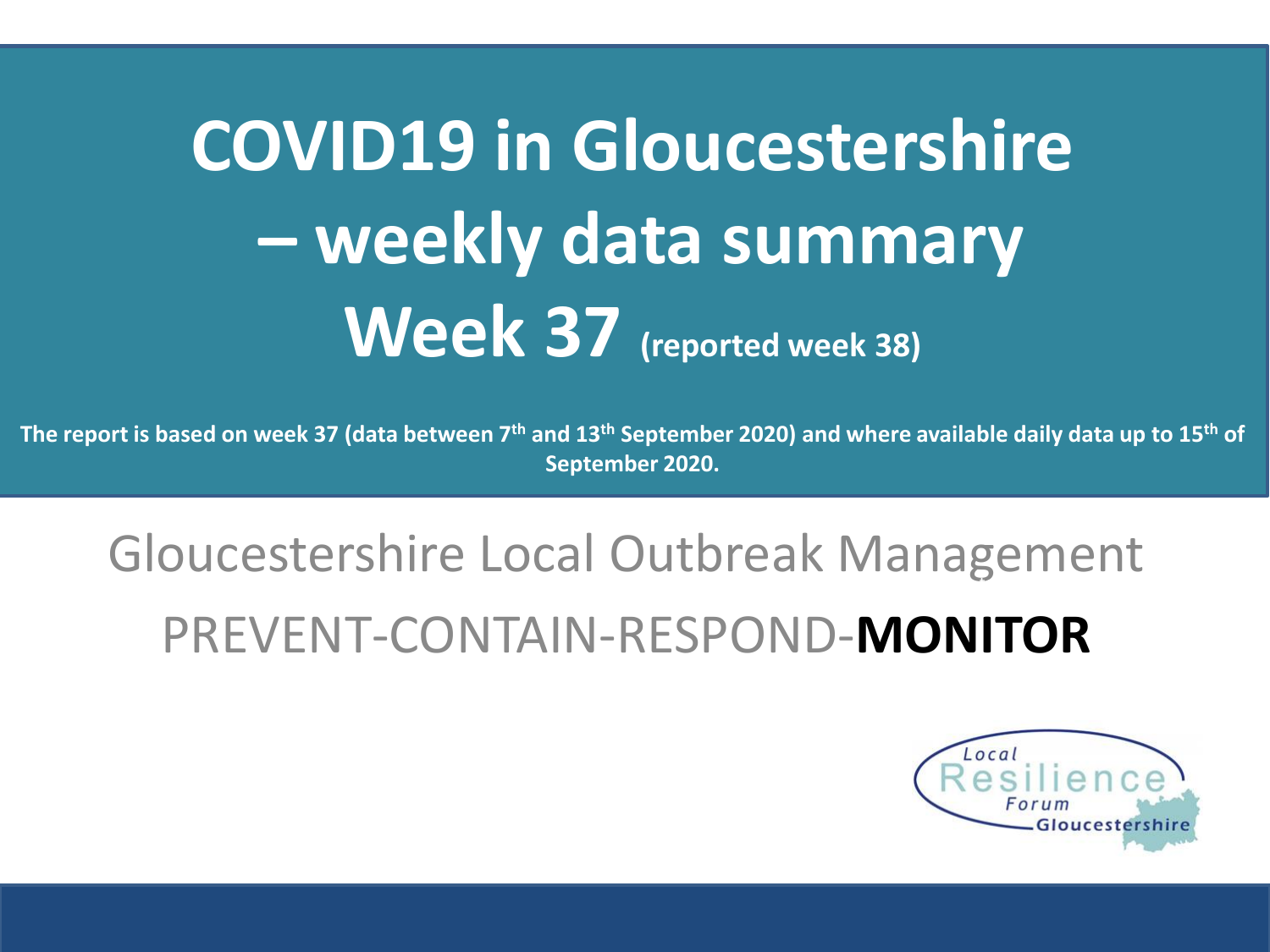# **Weekly Covid-19 roundup**

*COVID19 related deaths' are all deaths where COVDI19 features on the death certificate. It is not known to what extent it contributed to an individuals death*

*Lab-confirmed positive cases are attributed to the day the first specimen was taken from the person being tested (the specimen date). Each day new cases are reported, but the dates they originate from cover the previous few days. Because of this, there are few cases reported for the most recent dates. Data from around 5 days ago can usually be considered complete. Data for recent days are constantly being revised as more information becomes available.*



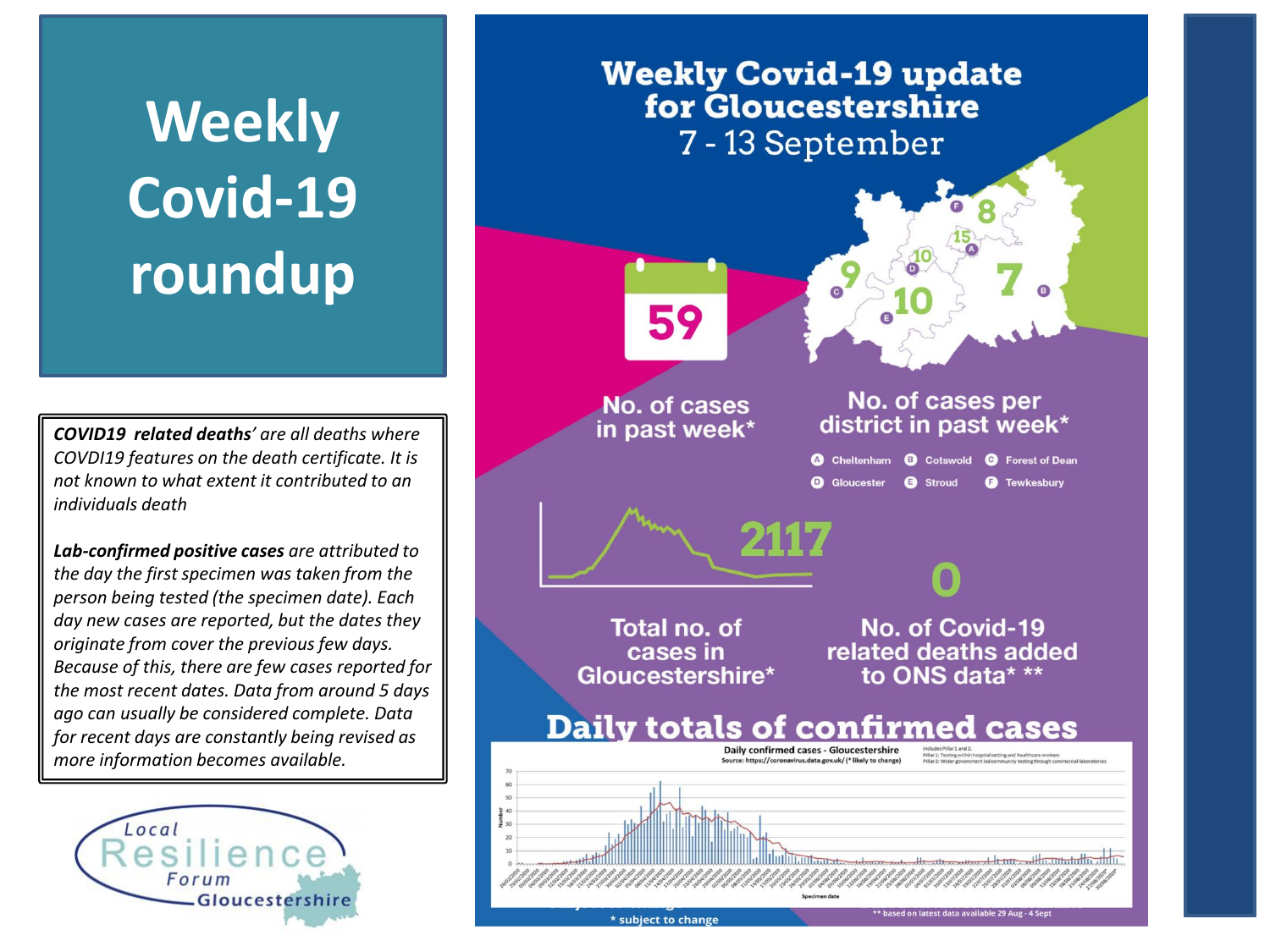### **Infections**

| Specimen day         | Week 38 (Monday 14th-Sun 20th September) Week 37 (Monday 7th-Sun 13th September)  Week 36 (Monday 31st-Sun 6th September)  Week 35 (Monday 24th-Sun 30th August) |       |    |    |
|----------------------|------------------------------------------------------------------------------------------------------------------------------------------------------------------|-------|----|----|
| Monday               |                                                                                                                                                                  |       |    |    |
| Tuesday              |                                                                                                                                                                  |       |    |    |
| Wednesday            | Awaiting publication from gov.uk                                                                                                                                 |       |    |    |
| Thursday             | N/A                                                                                                                                                              |       |    |    |
| Friday               | N/A                                                                                                                                                              |       |    | 12 |
| Saturday             | N/A                                                                                                                                                              | $10*$ |    |    |
| Sunday               | N/A                                                                                                                                                              |       |    |    |
| Weekly running total | ብቶ :                                                                                                                                                             | 59*   | 56 |    |
|                      |                                                                                                                                                                  |       |    |    |

Source:<https://coronavirus.data.gov.uk/>

*Includes Pillar 1 and 2: Pillar 1: Testing within hospital setting and healthcare workers Pillar 2: Wider government led community testing through commercial laboratories*

*\*subject to change*

#### *How are test numbers measured?*

*Lab-confirmed positive cases are attributed to the day the first specimen was taken from the person being tested (the specimen date). Each day new cases are reported, but the dates they originate from cover the previous few days. Because of this, there are few cases reported for the most recent dates. Data from around 5 days ago can usually be considered complete. Data for recent days are constantly being revised as more information becomes available.*

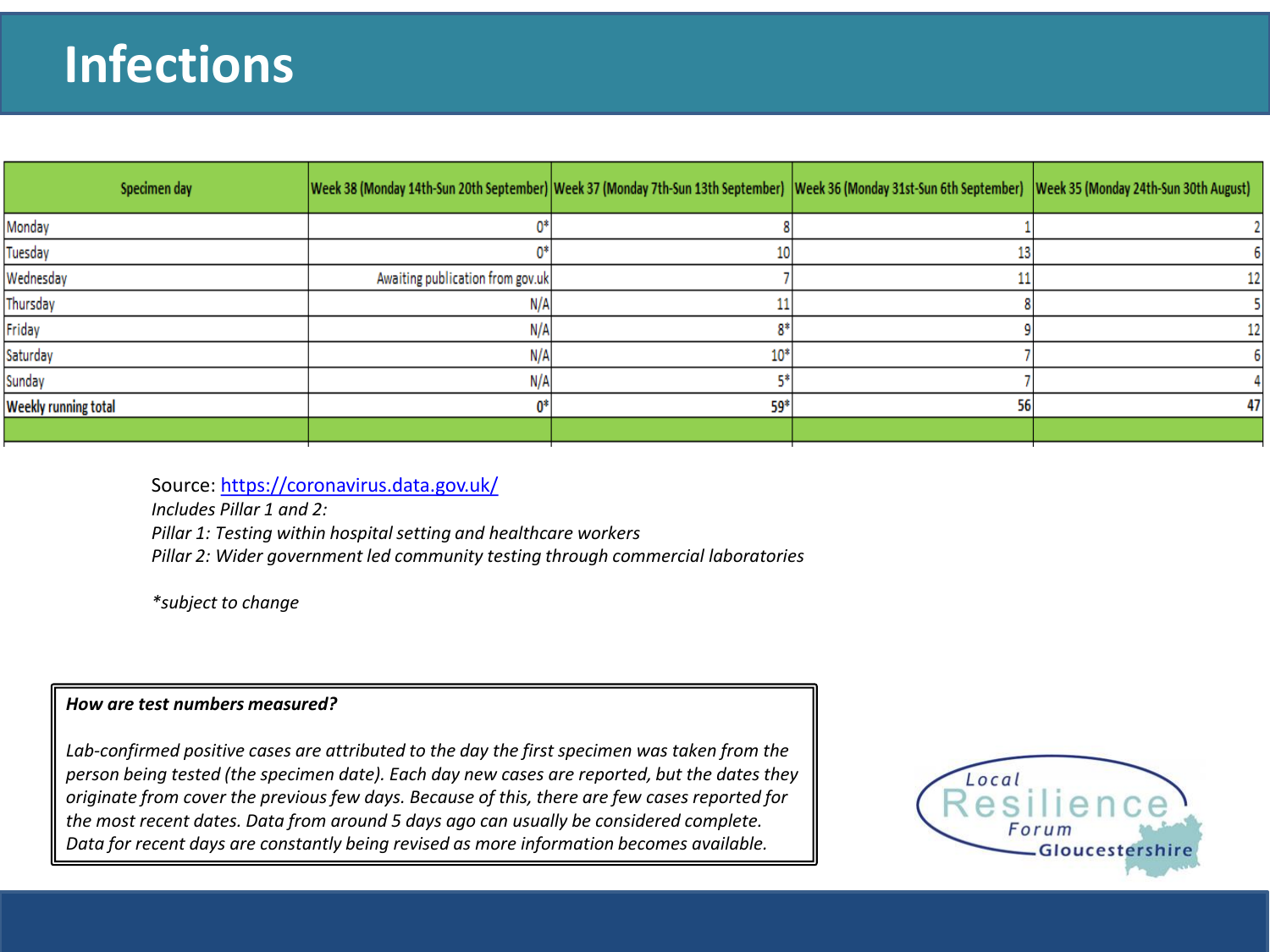### **Mortality**



#### Source: ONS and PCMD

*COVID19 deaths are all deaths where COVDI19 features on the death certificate. It is not known to what extent it contributed to an individuals death.*

*Weekly death figures provide provisional counts of the number of deaths registered in England and Wales for which data are available. From 31 March 2020 these figures also show the number of deaths involving coronavirus (COVID-19), based on any mention of COVID-19 on the death certificate. The tables include deaths that occurred up to 14th August..* 

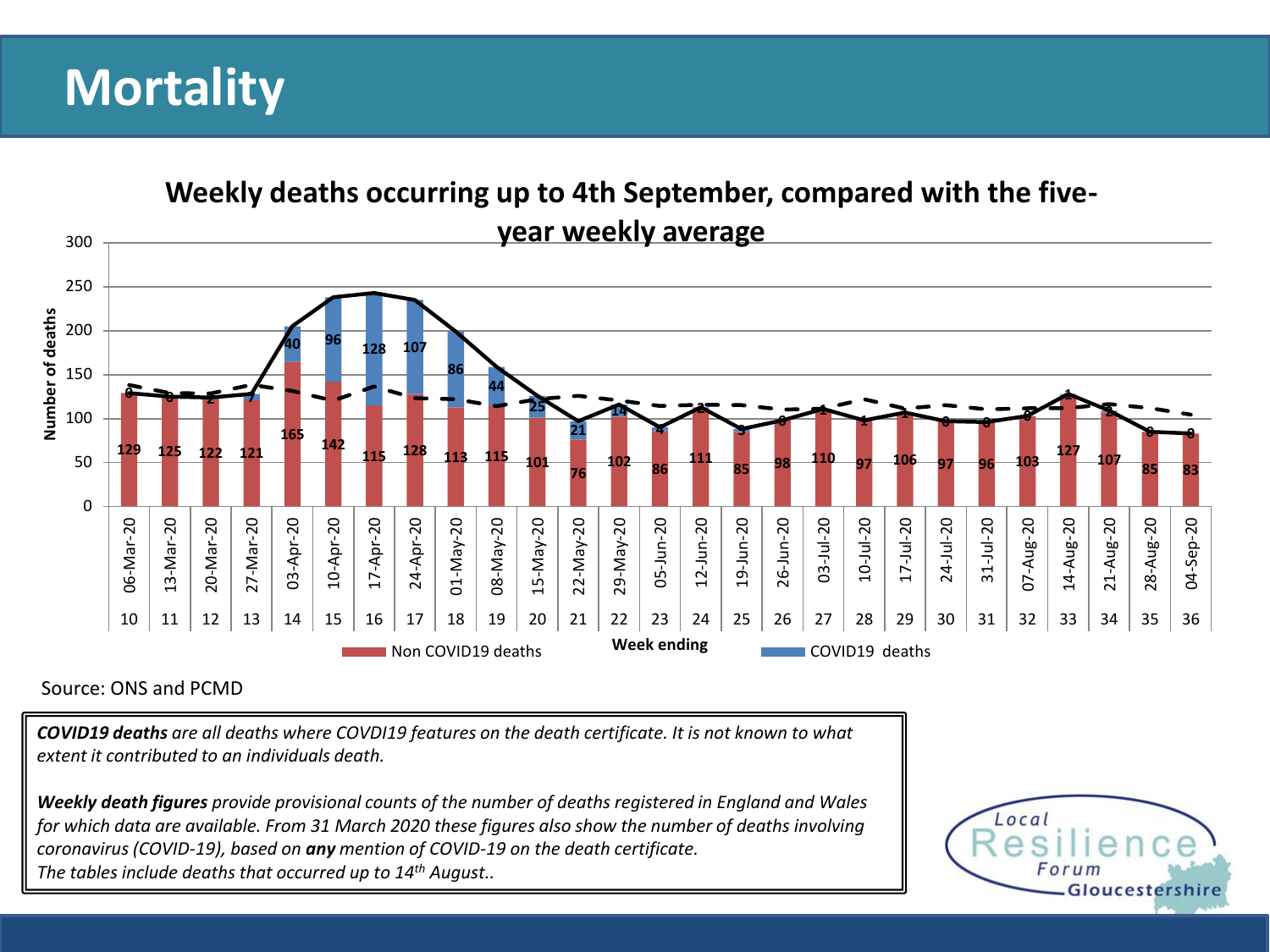## **Cases by Lower Tier LA & Medium Super Output Area (MSOA)**

- Individual cases are distributed across Gloucestershire.
- MSOAs are a small area statistical geography with an average 8,447 population and average of 3,395 households. There are 75 MSOAs in Gloucestershire
- Between 6th September 12th September 2020 **five** MSOAs in Gloucestershire had three or more cases (Dymock, Hartpury & Huntley =4; Wotton-under-Edge & Kingswood = 5; Barton = 3; Hatherley = 4; Alstone & St Mark's = 3). Data where there is less than three cases is supressed Positive COVID-19 Cases



*Source: Public Health England Second Generation Surveillance System (SGSS). Data includes lab confirmed pillar 1 & 2 positive cases of Coronavirus (COVID-19) with specimen dates between 6th September – 12th September . Please note MSOA reporting less than 3 cases are supressed, so only MSOA with more than 3 cases are shown (0 to 2 (inclusive) are suppressed)[.](https://arcgis.com/apps/webappviewer/index.html?id=47574f7a6e454dc6a42c5f6912ed7076)* <https://arcgis.com/apps/webappviewer/index.html?id=47574f7a6e454dc6a42c5f6912ed7076>